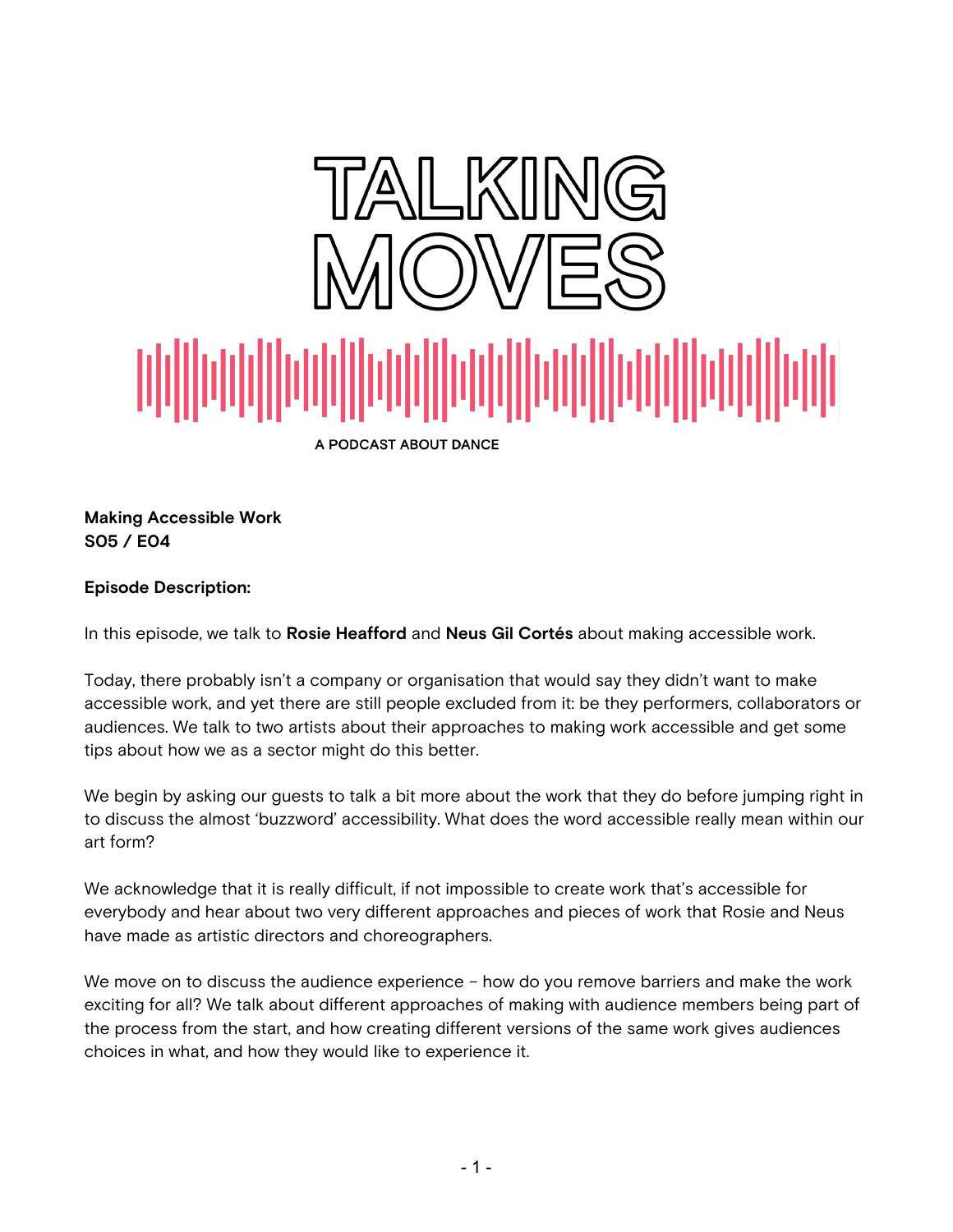Naturally, the conversation reflects on the pandemic and how practices for creating had to change in the studio. We discuss how this allowed for a more collaborative process and even opened new doors to creating work for the digital stage.

We speak about the importance of describing what the experience is going to be like for audiences, listening to what people need and the importance of taking the onus to make needs clear away from disabled people.

And finally, we talk about what it means to be a disabled leader, what it means to the work and how it affects fellow collaborators and audiences.

### **Talking Moves is a Greenwich Dance production**

Presented by Melanie Precious Production by Carmel Smith, Kajsa Sundström, Lucy White and Melanie Precious

Recording date: Friday 22 April 2022

**Intro:**

#### **Melanie:**

Hello, and welcome to Talking Moves a podcast from Greenwich Dance where dance artists come together to talk about their work and practice, the things that matter and the issues which move them. I'm Melanie Precious and in this episode, I'm talking with two artists about making accessible work. I don't know that there's a company or organisation that would say that they didn't want to make accessible work. And yet, there are still people excluded from it, be they performers, collaborators, or audiences. We talk to two artists about their approaches to making work accessible and get some tips about how we as a sector might do this better. We have with us, Rosie Heafford, artistic director of Second Hand Dance and Neus Gil Cortés, choreographer and dramaturg.

#### **Neus:**

Hello.

#### **Melanie:**

Welcome both of you. And actually, why don't we say this? We're calling from lots of different parts of the world here, which I always find so exciting. We've got Argentina on the call, and where are you calling in from Rosie?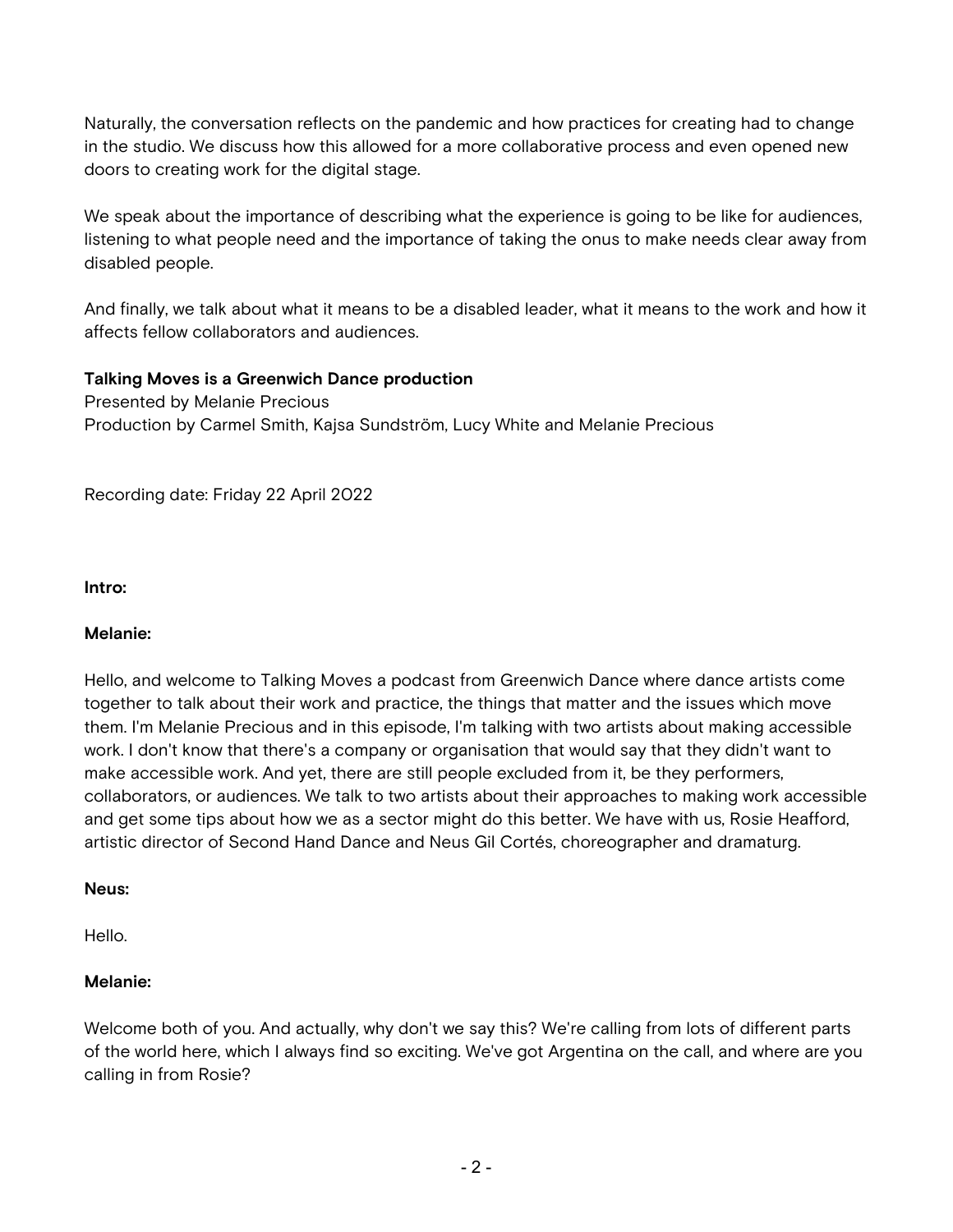### **Rosie:**

Just outside London in Epsom.

### **Melanie:**

Lovely. So before we jump in, I wondered first, if you'd give us an introduction to you and your work. Just tell us a little bit about the kind of work you make. And perhaps why. Rosie, would you kick us off?

## **Rosie:**

Yeah, of course. So I'm the artistic director of Second Hand Dance. We're a company that's been running since about 2013. And I work with executive producer, Claire Summerfield, and we create touring shows, and now digital dance experiences as well for children and adults.

#### **Melanie:**

Thank you. Thank you, and Neus how about you?

#### **Neus:**

I am the artistic director of Nua Dance a company I created in 2015. And our most recent work has been very focused about engaging D/Deaf audiences. And it's called NOISE. And it's now an interactive film on the BBC, and also an immersive performance.

#### **Melanie:**

Lovely, we're gonna dig into that a little bit later. Well, actually, throughout, there's loads of things I want to ask you about that. But today's episode is about making accessible work. And as ever I always sense that there's an importance of vocabulary and language in the conversation. So before we really dig down deep, shall we just have a quick chat about what the word accessible means? It's so all encompassing, isn't it? And I suppose more importantly, what does it mean to you, as you make your work as you use it within the context of your work? Rosie, you say on your website, that Second Hand Dance create beautiful sensory dance experiences that are accessible and welcoming to all bodies. Just unpick that for us. Tell us a little bit more about what you're meaning there.

#### **Rosie:**

Yeah, so I'm a disabled artist, I guess. Well no I am. I'll say that again. I'm a disabled artist and Second Hand Dancer is disabled led, by me. And that's an identity that I started using in about 2017. And I mention it because it did change how I work, but also the aesthetics that we use, and the way that we make work and who we're making work for. So I think the word sensory is perhaps interesting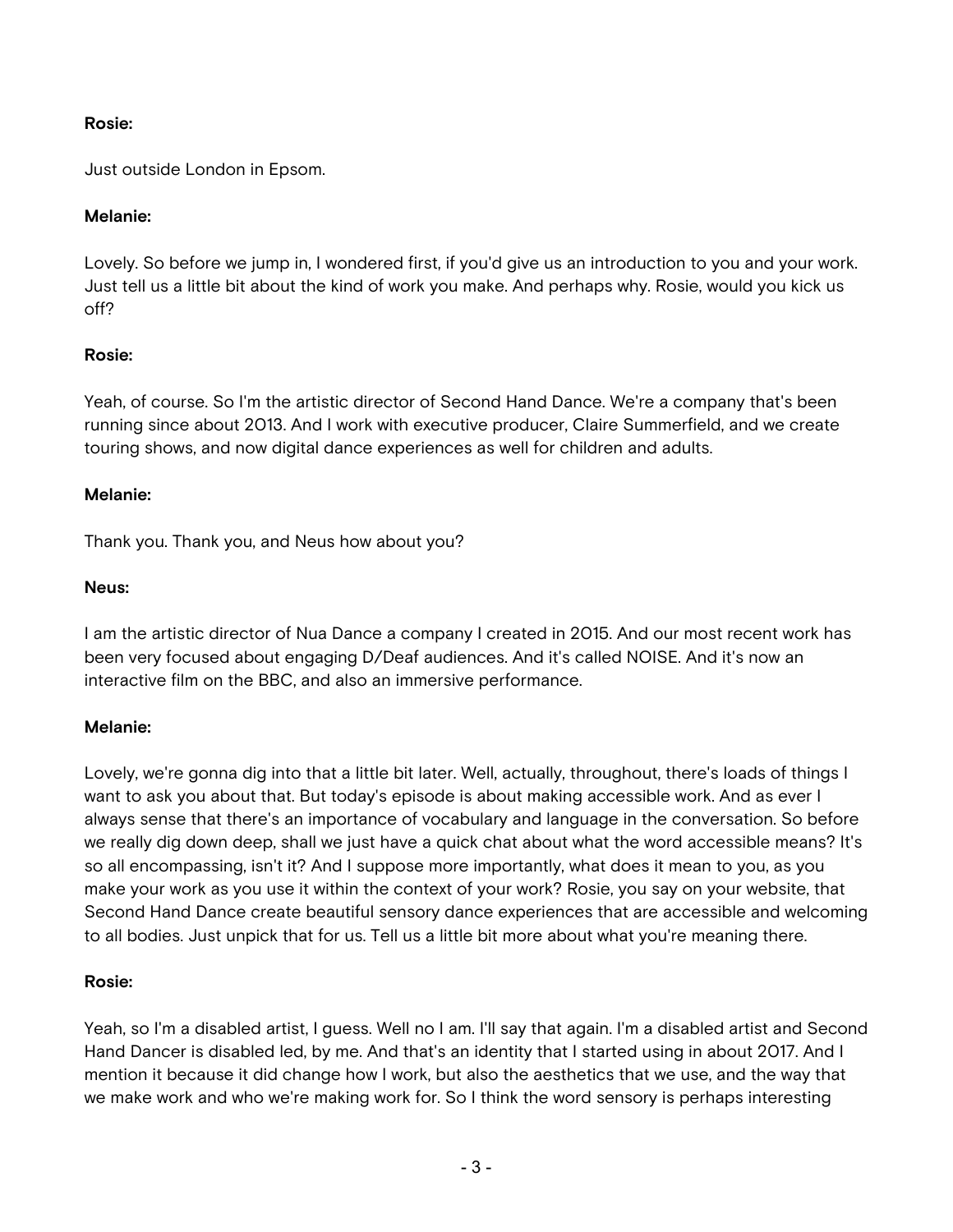there. I think, in the world of children's theatre and dance sensory is often equated with accessible, which I would dispute. I think there's quite a few audiences that are often excluded from sensory work. But I guess our aim in both making the work is to make the process accessible for me to participate in as much as possible and sort of constraints within the system, as well as finding ways to adapt and make the work that we produce accessible. And I think most disabled artists and companies would say that you can't make a work accessible to everyone, but you can try to make it accessible to more people.

## **Melanie:**

And can I track you back there a minute, you said something really interesting about sensory and that excluding people? Could you tell us more about what you meant there.

## **Rosie:**

In children and young people's theatre and dance, often people use the word sensory to think about audiences with disabilities. And I'm trying to reclaim the audience's with disabilities language as opposed to special needs or special educational needs, which I think is still really prevalent with younger audiences. And sensory work often means that artists will have considered not just the visual. I think dance is such a visual language, that that's often our first point. But how else can you build in the other senses, so sight, smell, sound? Which does make it more accessible to some people, but not to everyone. And I think there's really been a lack of interest maybe in making work that specifically accessible for visually impaired or d/Deaf child audiences, and the parents or adults that will accompany them.

## **Melanie:**

Thank you. Thank you for explaining that. And Neus, that's interesting. I think as we jump over to you and think about NOISE, what does accessible mean to you in the approach that you're taking to making your work?

## **Neus:**

Yeah, again, accessibility is huge, right? Like as a topic. I come from a very mainstream dance world, as it were. I was a dancer in mainstream companies for a long time, but I felt there was a lack of representation of different bodies and different life experiences. And I think that's what drew me to increase that diversity pool in the dancers that I work with, and that naturally led to then have a focus that really involves more types of audiences. I completely agree with Rosie that it's really difficult, perhaps impossible, I don't know, maybe to create art that's accessible for everybody. In our case, specifically, I was thinking, Oh, we're focusing so much on D/Deaf audiences. But we don't have any thing for visually impaired people. But at the same time, the size of my company, and the model of funding that we have with like small grants from the Arts Council didn't allow us at this time, hopefully, in the future, but at this time, it didn't allow us to create the necessary work that would be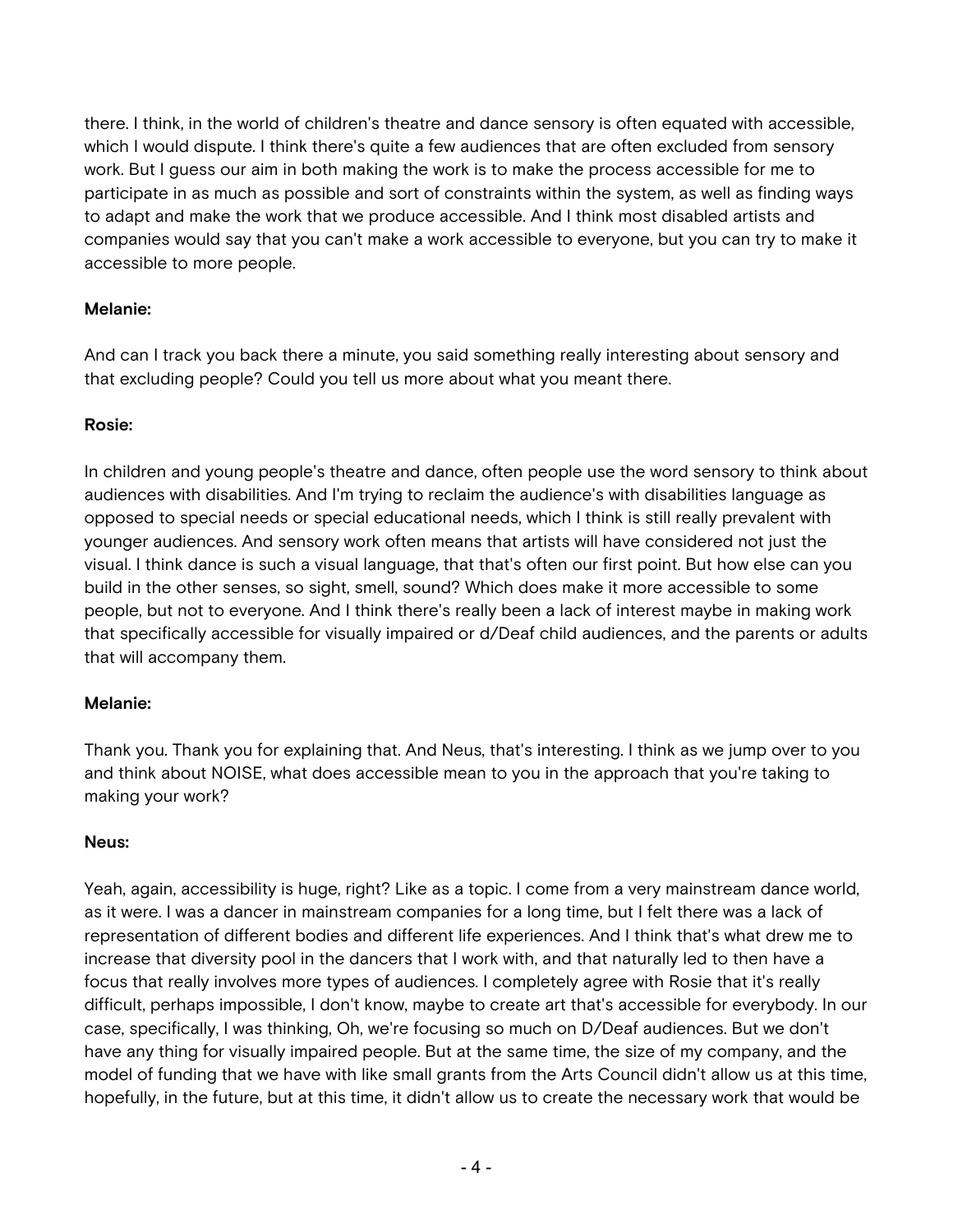needed for making it accessible for visually impaired people. So yeah, I think, for us, accessibility definitely means including more people, including more people in the making as a collaborator, as a dancer, and also thinking about how can you make the experience really rich? Something that was important for me was not just removing barriers, but also how to make it exciting. It's not about you know, if you have a bit of text and have a BSL interpreter, that's not enough. I don't think that's necessarily any different from a big percentage of people are doing but that doesn't necessarily engage a D/Deaf audience. So we just took a lot of time really trying to figure out what would make it exciting.

## **Melanie:**

So as I prepared for this conversation, I wondered if there might be two angles to approach this question of accessibility. One is the making of the work. And the other is the experience of it as audiences. And then I found myself thinking that actually, in many ways, they are two aspects of the same coin, because the making and the experience often come together largely for a work to be effective, they need to be thought about in tandem. And this was brought home in a very recent podcast conversation where one of our artists was talking about the framework and how they were thinking about the whole experience wanting to have the audience in a circle, for example, as the action was taking place in the middle. So you're constantly thinking about the action in the middle, and also the experience that the audience are having as well. And so I realised that actually, it's not the right way to think about it as these two separate things. And I felt as I looked more closely at NOISE that that was particularly true for you Neus, because your website said that accessibility is at the heart of NOISE. And the experience has been designed from the ground up to cater for a variety of audience needs. And I noticed that at the start of the experience, viewers were even asked to select what view they might want to have of that film, whether there were a different number of accessibility options that they could select. And I wondered if you could tell us a little bit more about how you approached that crafting of not just the work, but the experience you might have of being an audience for that work?

#### **Neus:**

Yeah, absolutely. I think like I was saying before, it's not just about removing barriers, but it's about the possibility of people making it their own experience and allowing for their own taste, their own needs to come into play into the experience, which means they cannot be just a passive receiver. So in terms of the film, we had three pathways, one was with the introduction and all the choices, they were given by BSL actress with captions at the bottom, the other pathway was a description of the sound. So it was a very, very well written, crafted, almost poetic way of looking at sound and how through synaesthesia, you can kind of understand a sound through a means of other senses, perhaps, and then the third one didn't have any specific accessibility options. And then for the live performance, again, it's an immersive piece the audience chooses where they are watching from, how close or how far they want to be from the dancers who they follow. And likewise, if they want to step out from it, you know, it's absolutely relaxed, like they don't need to feel like they have to be bombarded. If it does too much from them, they can just go a little bit further, or if they really are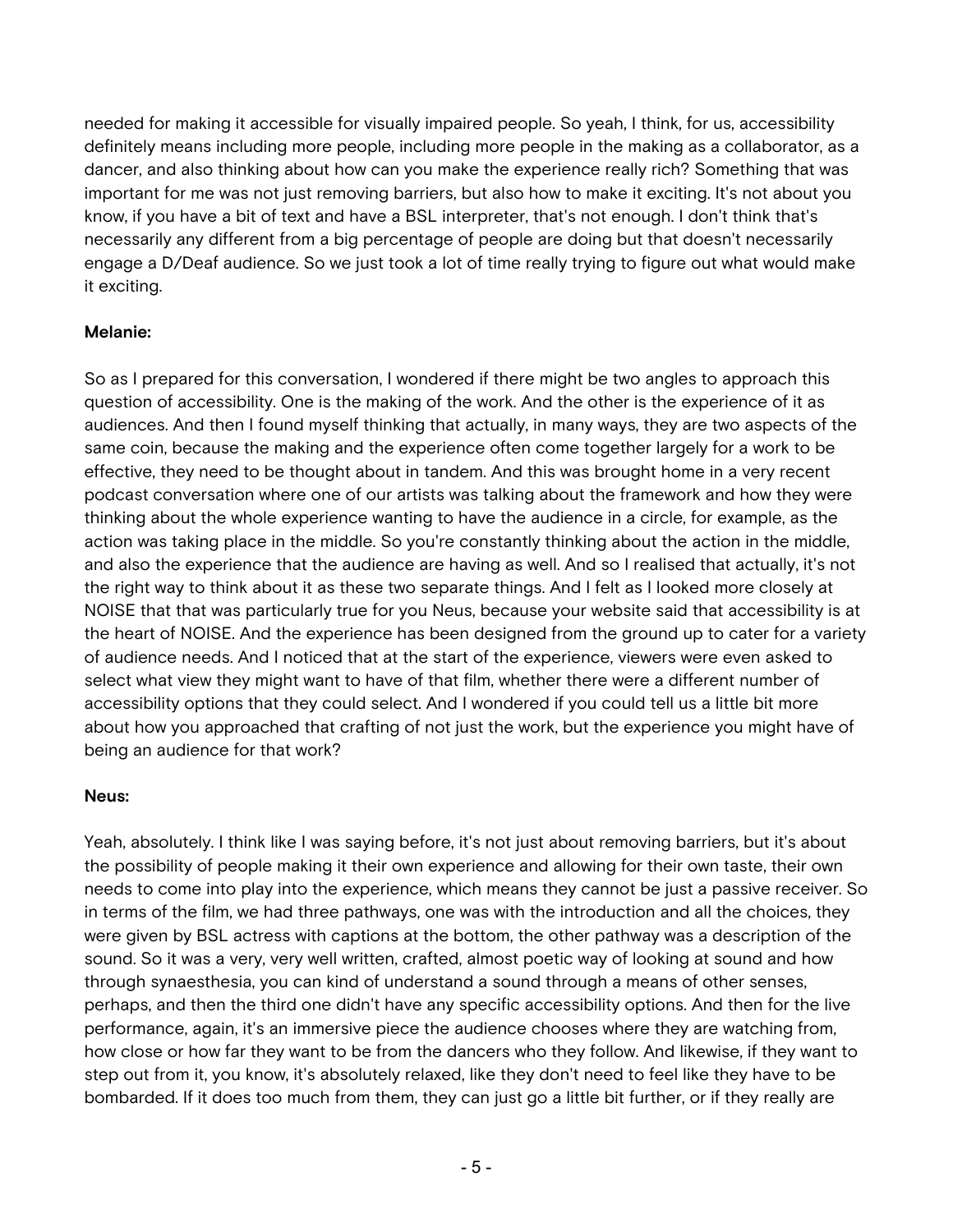enjoying the groove and the vibrations of the sound, they could be right next to the speaker. So in that sense, that to me, that also made it a bit more accessible.

### **Melanie:**

So those extra flexibilities. Rosie, can you tell us a little bit about how that plays out for you in the making of your work?

## **Rosie:**

Yeah, I'd actually say that I think they probably are quite different. If I was working with disabled performers or how I think about access for myself and how I think about access for the audience. And I think the difference is about the individuality. I can be really highly individualised about the access needs that I need and any performers that I work with, but I can't for an audience, I do have to make generalisations

#### **Melanie:**

Yeah, that's a good point.

### **Rosie:**

You're not going to meet everyone's access needs spot on. But you can try and I think like Neus was saying is having that creativity to make any sort of access method as integral to the performance and a creative aspect of it, I think is really important.

#### **Neus:**

Absolutely.

## **Melanie:**

And you've done that in particular with one of your pieces where you've had children help create the audio transcriptions. Do you want to tell us a bit more about that, because I love the way you've taken an accessibility tool and then turned that into part of your performance aesthetic is about.

#### **Rosie:**

Yeah, so with any show or digital work that we're making, we work with children, you know, they are part of our audience. And it's really important to include them in the process. And we've done that in lots of different ways. And so I've taken that approach into integrating access tools as well, and similar to NOISE, often developing different options for you to choose. So with our Getting Dressed films that we made and released quite recently, there's actually four versions of the films, which in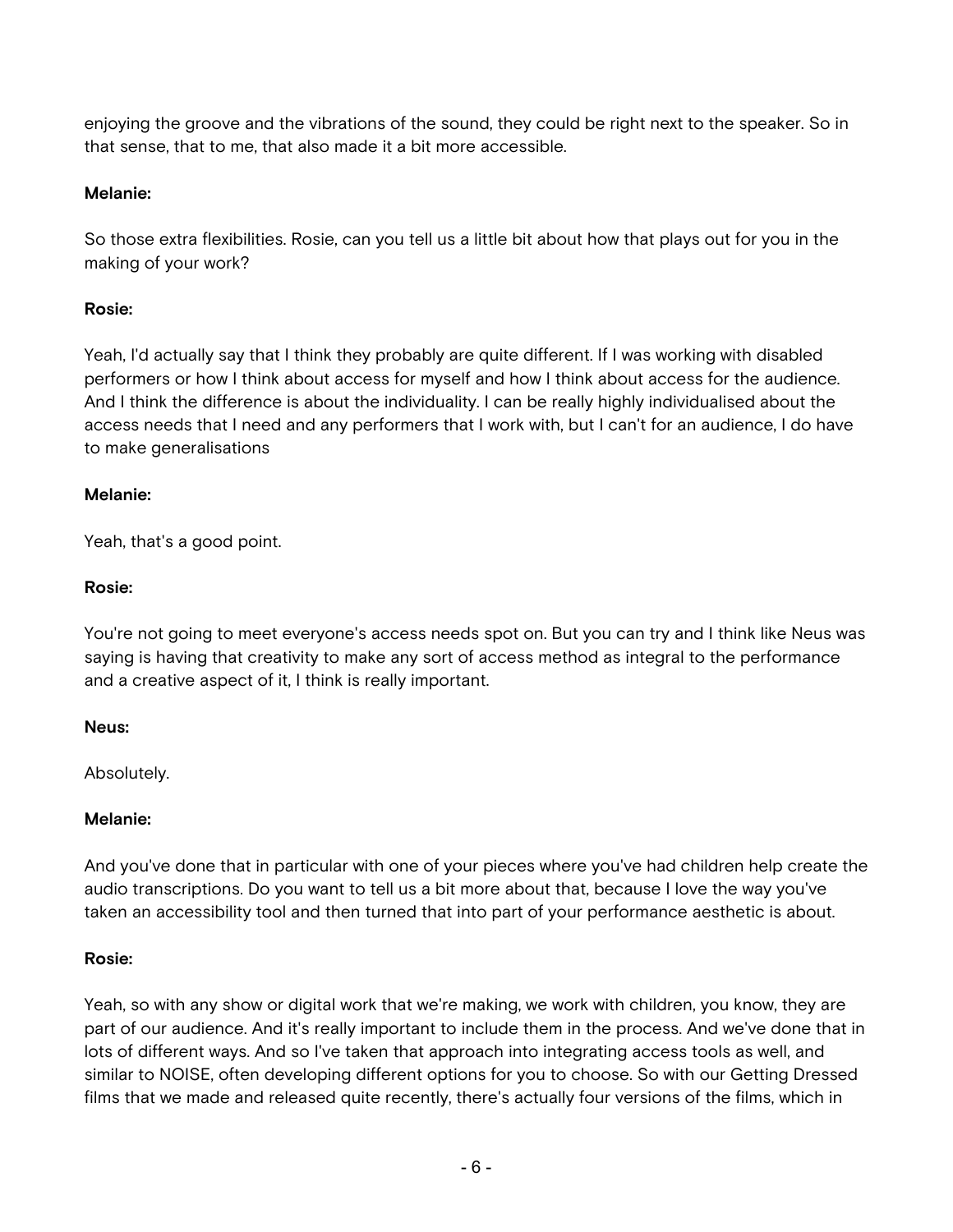some ways is a little overwhelming as a producer of the work, but it means that you can choose whether you want to listen to audio description alongside or you would like to view the films with a plain background rather than an animated background. So you can slightly tailor it to what your needs are. But yeah, with the audio description for that project, it started off as a sort of r&d project that was unrelated to these films where I'd become interested in the fact that there really wasn't audio description that was tailored for children, there wasn't research into what we'll do description should be for children. There are some big family shows that are audio described, and there are some audio describers out there working with that, but not in consultation with children. And so we gathered together a group of six or seven children and an audio describer and a visually impaired writer and a visually impaired dancer to start looking at what that language would be, what did the children who were all sighted need to understand about who their audience was going to be. How could they write about dance? And sort of lots of things included in their learning, that meant that they could develop audio description for our films.

## **Melanie:**

And what was different about that? What do you think is markedly different about what those children created with you as to what you might have done if you just transcribed it or audio described it yourselves? What did the children bring that surprised you, maybe?

## **Rosie:**

That's a good question. I think that you're able to see the films through their eyes. I think what's nice about the audio description for an adult audience, as well as the child audience is that you're seeing it through the lens of nine to 11 year olds. So it's not me pulling out what I think is important from the films, it's them pulling out what they think is important. And it was a hard job for them. I mean, they're five short films, but they pack quite a lot of choreography into that because it's screen dance. And I think you always shorten things as opposed to the live experience. So they had a really hard job, like deciding what to pull out and what they wanted to describe as part of the films. But yeah, they did do an amazing job of it. And you hear it through their voice as well. You know, it's not an adult actor's voice, it's their voices that do the description.

## **Melanie:**

I love it.

# **Neus:**

I love the idea, actually, Rosie. And I think it's also related to this thing that we were talking about for, like we will talk about, about including the users in the conversation, right? So if the children have a different way of looking at it, so if it's done for children, then by all means they are the best ones to kind of know what's important, right? And what stands out to them.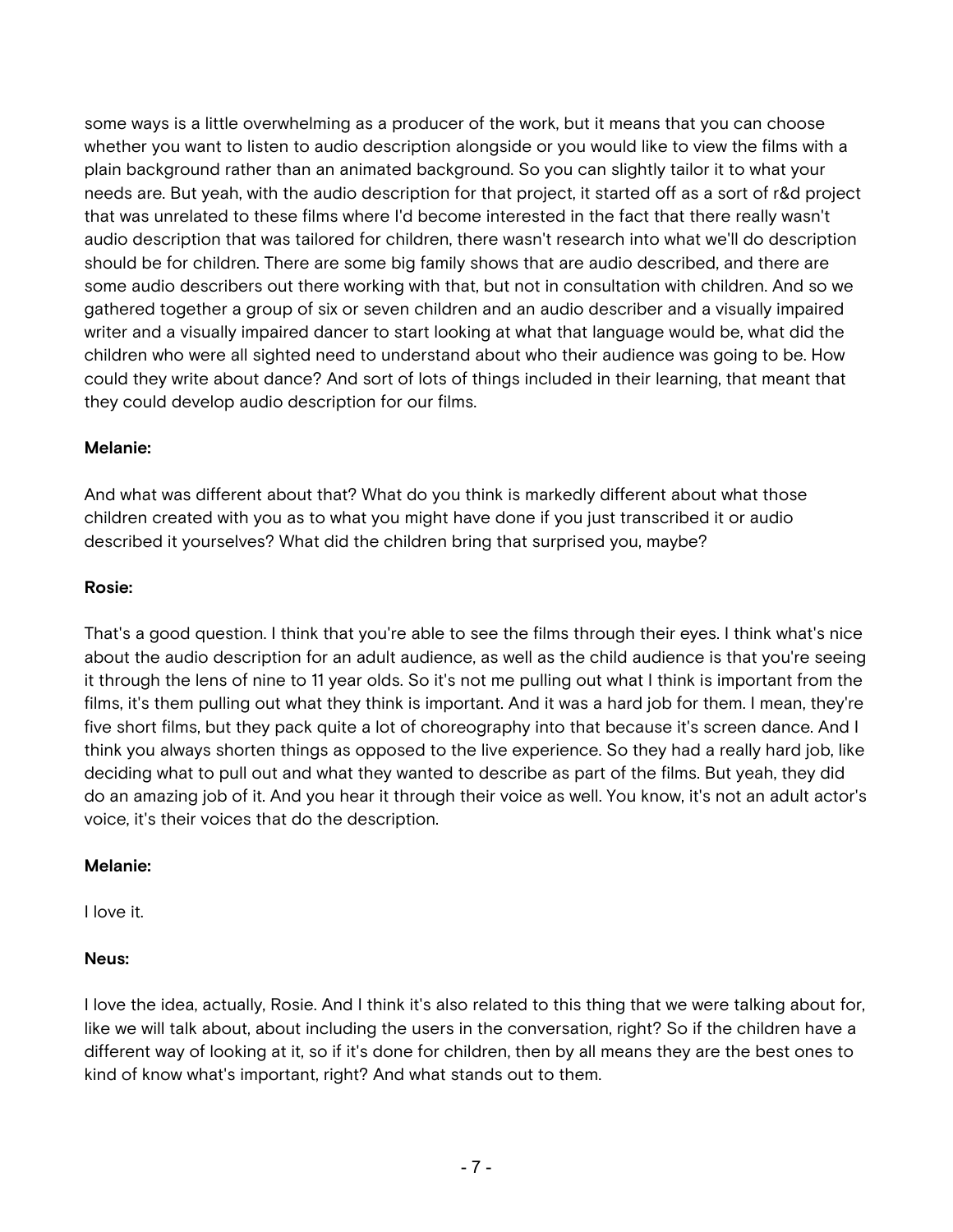## **Rosie:**

Yeah. And I think it's the next step for us is the group of children who worked with what will sighted and so the next part of the research for me is to work with visually impaired and sighted children together so that the visually impaired children have a say in what's being said, but also how they're hearing it. What's useful for them, you know, what is it that they want to hear? Do they want to hear that there are 13 yellow socks? Or is yellow socks enough?

## **Melanie:**

Yes. What do they need to know to enrich the experience for them? So I suppose I should have asked this right at the beginning, in a way. But as we sort of delve into this, I'm interested in flipping the question and thinking about who is often excluded from the mainstream work if we want to use that phrase. For whom is work often not accessible? And think of me as someone completely ignorant as if it's if you're just trying to tell somebody who just really does not understand. Who are we trying to make this work for who we feel has not been able to access work? Ordinarily, who's been excluded from this. Rosie, would you tell us more from your perspective there may be?

## **Rosie:**

Yeah, so I think like I was talking about sensory work earlier, I think the work that I have made for children and adult audiences previously has always been quite gentle and soft. There's not usually flashing lights, we've made what you call relaxed versions. So versions that might be suitable for anyone who is neurodivergent, or needs softer sounds or a more relaxed atmosphere. And that's sort of always been an integral to the work that I make. So I think my work prior to that was excluding visually impaired audiences children and adults and d/Deaf audiences. Some of my work had text in not huge amounts, and we did have BSL interpreters at some sort of festivals or venues but that's not fully including a d/Deaf audience that's giving them a bit of an add on but rather than acknowledging how they might experience the whole work as a whole.

# **Melanie:**

Right, right. And how about you Neus? What was it that led you into the making of NOISE? Can you tell us about the journey of embarking on that project?

# **Neus:**

So, perhaps interestingly, I started more about the curiosity of diversifying, like I said, before diversifying the life experiences that we see on stage. That was, for me the starting point of this thought process, and I had studied BSL. And I was in contact with some people from the d/Deaf community. And I was like, How strange that they are these amazing d/Deaf dancers, and we don't see them in so many performances. So that was my starting point. So I really wanted to use a d/Deaf dancer. And when I met Chris Fonseca, I was like, wow, he's absolutely the right person for it.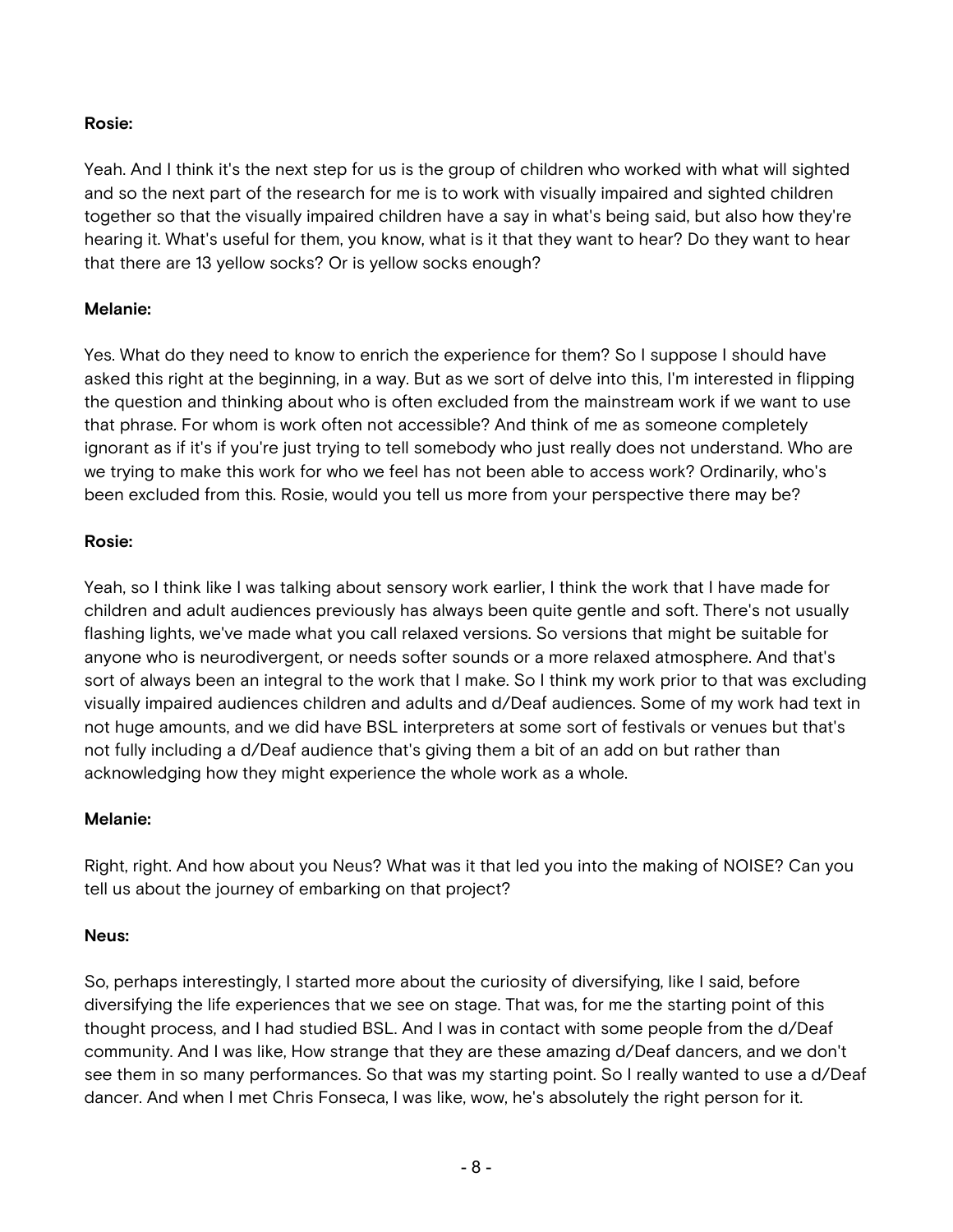Because in his dancing, he comes from hip hop. So he has all these nice textures and dynamics and qualities that I love for my work. So that was the starting point, when we did the first r&d. And then through talking with Chris, then he was like, Well, you know, there are so many things that you can do to make it more attractive for D/Deaf audiences. And one of them is sound, reactive visuals. And I was like, wow, that's such a great idea. It hadn't even crossed my mind before. Because dance is such a visual art form, you think naively, you think, Oh, you can watch it without sound. And it's still interesting. But of course, you are missing information, you are missing part of the experience. So how can you include other means to enrich that experience. So we use technology, and we use the sound description, which by the way, connecting to what Rosie was saying before, was written by a D/Deaf writer who specialises in creating descriptions of music, because she's a musician herself. So yeah, it started almost from the representation on stage. And then it went into actually, let's be a bit more mindful about the audiences and how to engage them.

### **Melanie:**

That's lovely. And Rosie clearly batted back and forwards here. But I'm really interested in your approach of co creation within this context, but also, just within the current landscape. We've had a number of conversations with artists about co-creating with their communities with their audiences. Of course, it's absolutely up front in Let's Create so if anyone else is going through that process right now, there'll be talking about this a lot. And it feels like it's really integral actually, in your approach to making accessible work cos you're drawing those users, as you said Neus earlier, right into the process of making. Now you've given us one example of how you've done that with children and that audio transcription. But I wondered if there was anything more you can tell us about your process of doing that? How are you recruiting? How are you finding those people to come in and be part of your making process?

#### **Rosie:**

Yeah, we have done it in lots of different ways. And I've had to really experiment across the last two years, particularly because,

#### **Melanie:**

Digitally!

#### **Rosie:**

prior to that, yeah, we went into schools, we went

#### **Melanie:**

Yeah.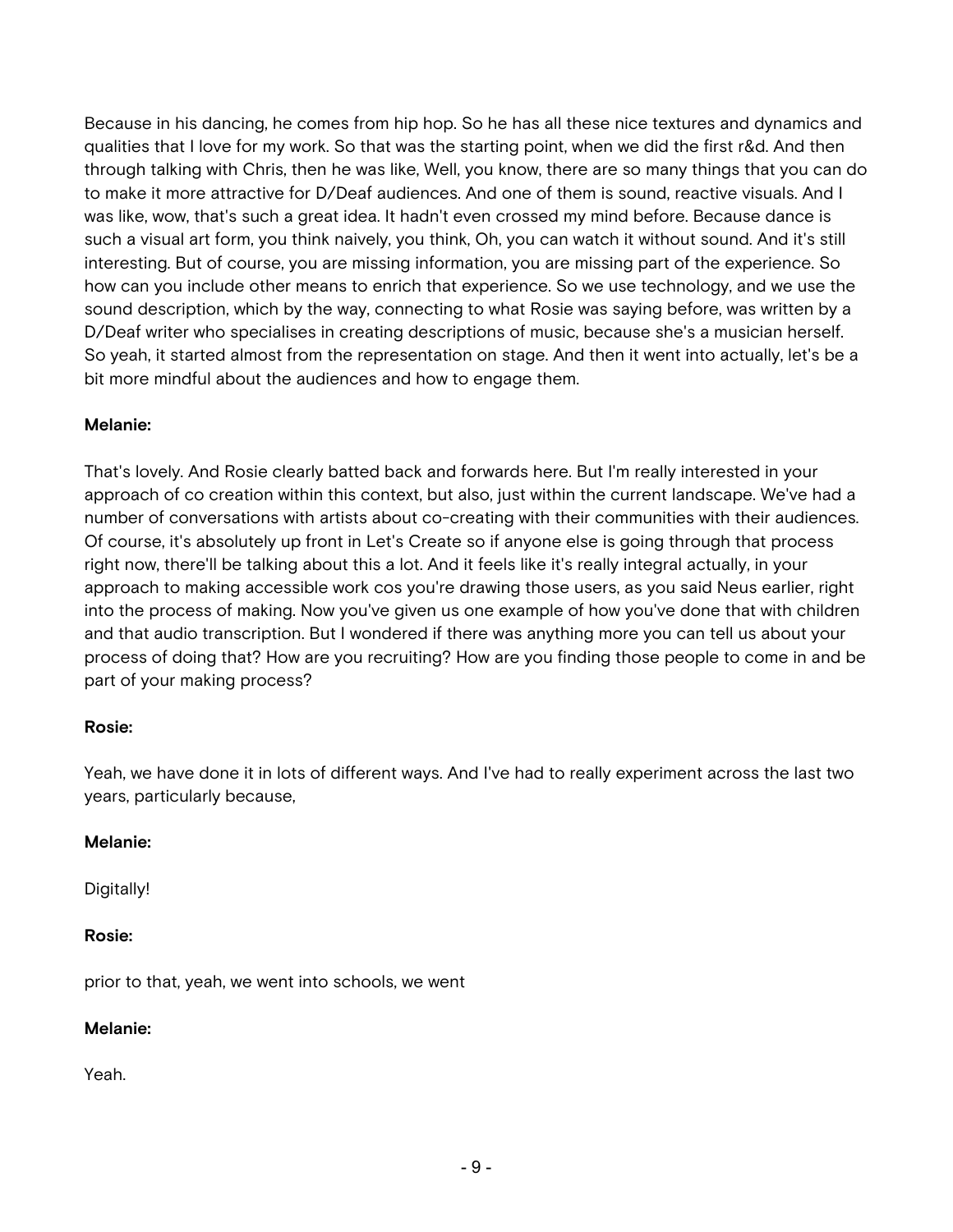#### **Rosie:**

into nurseries, that was our route in. And obviously, that's not been able to happen. So when lock down happened, I'd just come back from maternity leave. So I was sort of in a bit of a process of not really knowing what I was supposed to do, whilst everyone else didn't really know what was happening as well. But it started a train of thought around what screen dance could be what was a digital dance experience for children and young people? So we did some research around, are there any examples? And there wasn't, we didn't find any screen dance that was specifically made with young audiences in mind. So that seed started us to start to think about how we could adapt some of our shows into digital experiences. And at that point, I went into a park with my camera phone and a dancer and a thought, but I don't have those co-creators, who are the children that I can draw on? Because I can make a screen dance. But is that what they want to watch? Is it going to be in the format that they would like? What information do they need to know to engage with this work? So we created an expert panel of children and families that were across the UK. So we had 16 families that were in a Facebook group and became our child experts who fed back to us in a variety of ways. And that was through questionnaires, or we had watch parties, or sometimes I got them to film themselves watching because if I'm making a live work, a lot of it is about their feedback on the work, it is and talking to them. But it's also about watching their bodies. You know, what are the points where I see them disengage physically, where are they reaching forward? Where are they turning to their friend and chatting about the work or about something else. So being able to see how their reaction was to a digital work was really important to me. So that was one way that we started to engage with children through the creation of digital works. But then in terms of access tools, as well, again, going back to the Getting Dressed films, we worked with Frank Barnes School for D/Deaf Children which is in Kings Cross because the films were filmed in a green screen studio. So we had this amazing opportunity to put anything we wanted in the background and through having discussions with some d/Deaf artists and some d/Deaf families. I started to think about the way that we could make these films more accessible to d/Deaf audiences and that sort of sound reactive visuals, which we're calling animations is one of the routes that we went down along with BSL introductions or sort of descriptions of the music alongside it. So the children of Frank Barnes school, we did workshops with, and we tested out different animation styles and would ask them questions around what did the animation give you? You know, is it overwhelming? Because you're watching dance at the same time as animation? And does it feel about right? So we use them as a guide to support the developing of that access film.

#### **Melanie:**

And how long does that process usually take for you, Rosie, when you're working with those young people? It doesn't sound to me like that's just a one off workshop. It sounds to me like you're working with them over a period of time are you?

#### **Rosie:**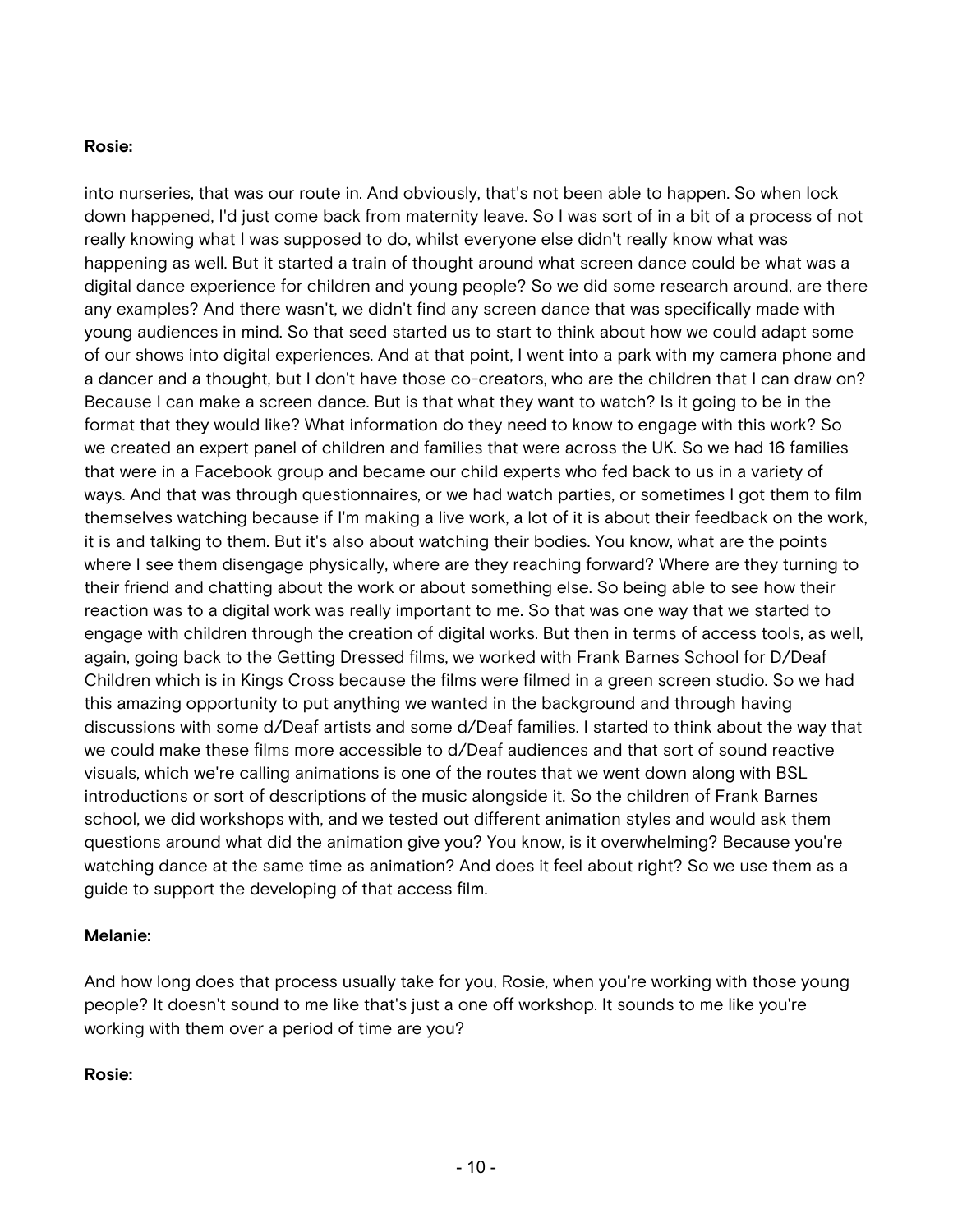It really depends. So with the audio description, we worked with that group for four weeks initially as just part of r&d. And then to make the audio description, I think they had seven sessions in total. So that was quite a long process. With creating the animations, working with Frank Barnes School, that was a one off workshop, because we were also working with two d/Deaf consultants, Deepa Shastri and Ruth Montgomery, who were supporting the development of the animations as well. And we worked with Frank Barnes as sort of a testing point.

### **Melanie:**

Okay.

## **Neus:**

Ruth Montgomery is the writer of the description of our sound as well.

### **Rosie:**

Brilliant.

#### **Neus:**

Yeah.

#### **Melanie:**

I also wondered for a moment, then if you have something else in common. Have you both got little ones about the same time, because it sounded to me like you both may be coming off maternity leave around about the same time. All these things that connect us in the ether. So Neus, I wanted to ask you about your process in the rehearsal room with your dancers. What changed for you, as a hearing choreographer, working with the dancers that you were working with there on NOISE? Or did anything change for you? What adjustments did you have to make to your own approach to ensure that that was an accessible experience in the studio?

## **Neus:**

That's an interesting question. So I think what I observed was that everybody in the room had more patience. And that was beautiful, because it just takes longer, communication takes longer. I mean, the obvious one is, of course, you have to wait for the interpreter to pass on the information that you just said, and for the d/Deaf person to be able to reply. And very often, with conversations, even more, so between our days, we tend to kind of like overlap and get excited and talk over each other. So that was one. But there was also something about looking at each other in the eyes and being like, Are we all in the same page, you know, which was actually really beautiful. I think it really took the best out of everybody. For myself, I mean, very practical things like understanding how much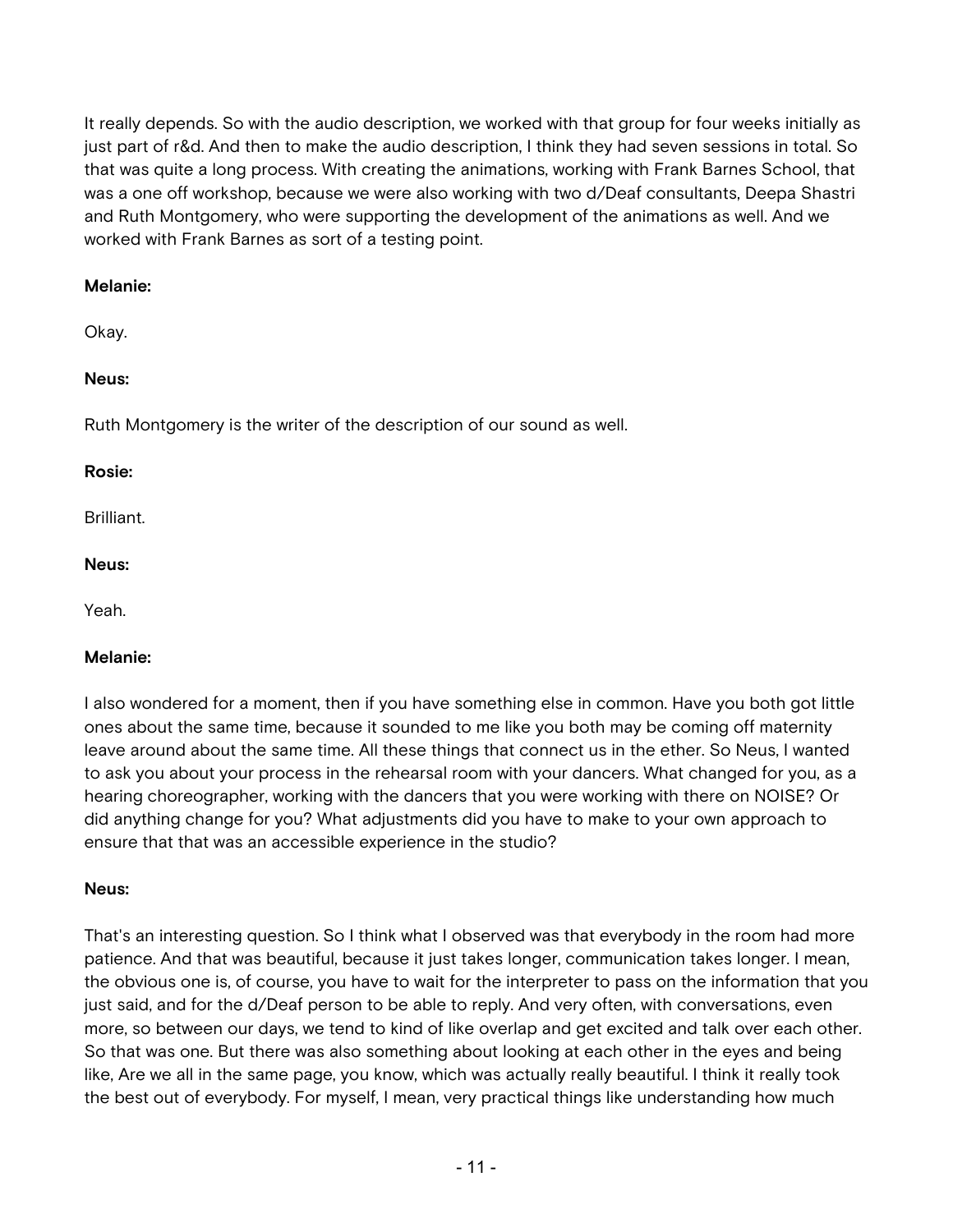information is needed, and not bombard with information. Choosing when to give that information. Giving time for people to develop their own movement, their own thoughts about what we were creating. So yeah, I think it's definitely much more collaborative than any other piece I've created. And it just brought in much more of each dancers' personal experience.

### **Melanie:**

And is that something that you think that you would carry throughout?

### **Neus:**

Definitely. Yeah, definitely, definitely. I think the people that I work with are amazing, intelligent artists. And it's such a luxury to be able to be in a room discussing things with them. And I think it just makes a much better piece, for sure, to create together and discuss. And also, I mean, you can't think of everything. And nobody, I mean, even a group of four people cannot really know what everybody in the audience is going to experience. But then you just have more points of view, more tastes more ways of thinking about the piece, which makes it richer.

#### **Melanie:**

What I've noticed quite recently, there was a timely tweet by artist Dan Daw where he pleaded for people to stop using the words fully accessible when they meant step free access. I don't know if any of you saw that. And it was just as I was putting together the questions for this and I thought Oh, that's what we should be talking about here. I wondered what other considerations need to be made when you're curating a performance experience? We've been talking about all those different layers, accessibility for the performers, accessibility for the audience within the work but also the physical location that surrounds it. What other things need to be accommodated when we're thinking about putting this work on as produces? Rosie, have you got any tips for us there?

#### **Rosie:**

It's not necessarily in terms of disability, but we did perform at a festival quite recently. It was a show that's for naught to three year olds. So there's a lot of parents with buggies you know, you're still taking a buggy round, and the space that we were in was downstairs. There were lifts, but they didn't let anyone use the lifts. They wanted the buggies to stay upstairs. And for me that was just so bizarre, because if you take a buggy away from a parent, you're just like taking away their life. And we did we discussed it and they wouldn't let it go. But it did just feel like that was making the work really inaccessible. And not necessarily in terms of adults or children with disabilities just, you know, sort of the primary audience

## **Melanie:**

Yeah, yeah. You've just ruled them out completely.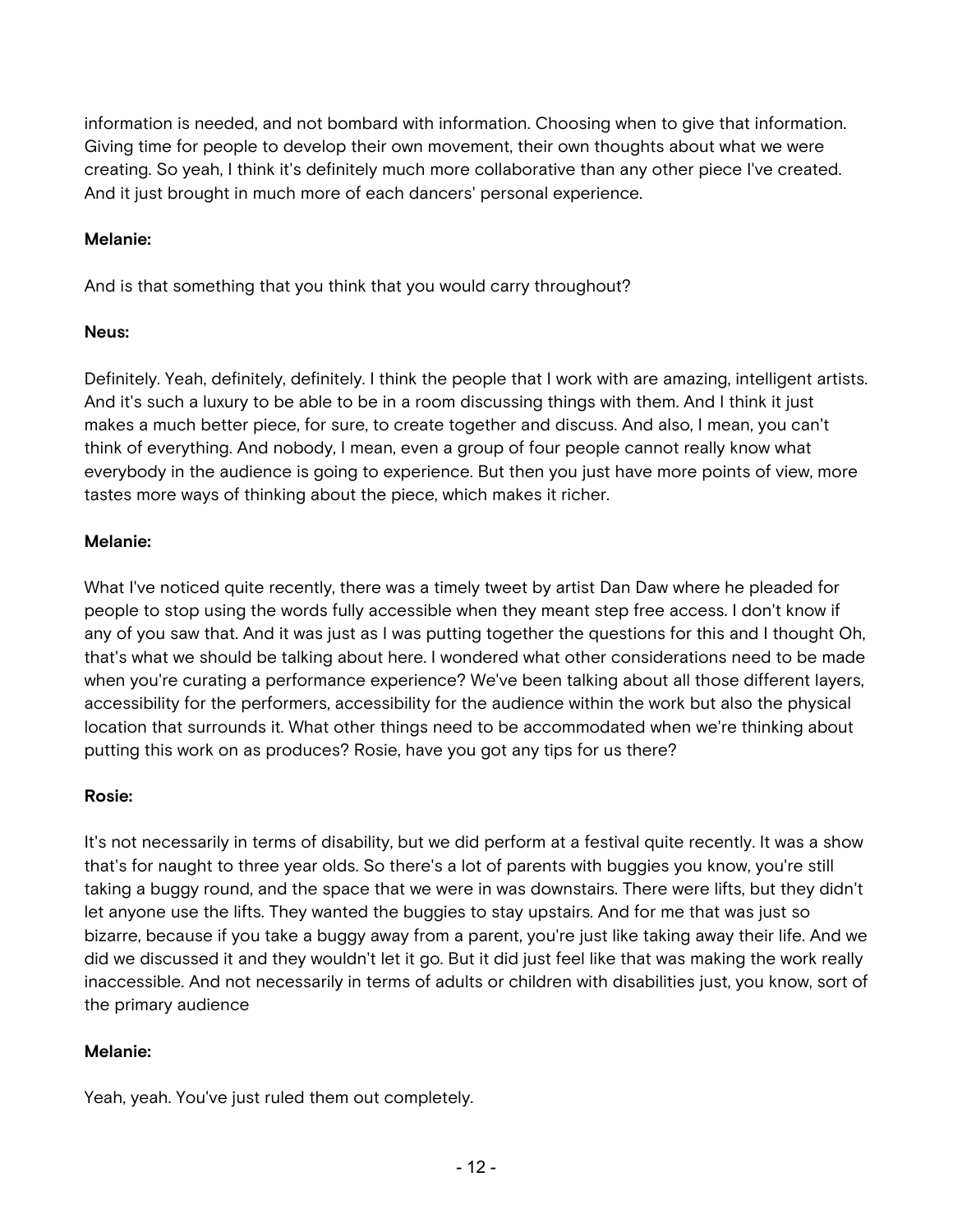#### **Rosie:**

Yeah, but I think other things for me that we consider in terms of accessibility, we very often do introductions which are outside the performance area. And I think that's partly about settling parents. I think it's such a big deal to take a child to the theatre. I underestimated that before I had my own child. There's so much to think about. And so having that introduction, either getting rid of the sort of theatre etiquette that they might have expected, you know, talking about it as a relaxed space, I think helps with accessibility, as well as making sure that you've got to step free access. So I think as much as possible, describing what the experience is going to be like,

#### **Melanie:**

Yeah.

### **Rosie:**

to audiences before they come along. And that's not necessarily, you know, revealing the whole show. But for me, I'd like to know what the chairs are going to feel like, you know, how comfortable are they because if I've got to sit for two hours, you know, if it's a two hour long show, then a comfortable chair is really needed.

#### **Melanie:**

Yeah, these feel such basic things, and yet, they are really so easily forgotten, aren't they? And I say that nodding as if that's okay, and it's not okay. But I can understand that if you're not putting yourself in somebody else's shoes, that idea about the buggy is particularly relatable having children of my own too, then you miss those crucial elements. You're just like, that's fine, there's a really nice buggy park there, that's where the buggies can go. And the performance is going to be over here. And not just connecting those dots. So there's something here a lesson to be learned, really, I suppose about taking that care to think through that process. And I really like that point you make there about describing the experience that we might take for granted as we put these different events on, but thinking that for some people, they might just need to know a little bit more information. I'll go back to being a parent again. And refreshments. I know this has nothing to do with disability. But I took my little one to one of those big shows, Tiger That Came to Tea or something like that, that was on in the West End, and it was at 10 o'clock, and they wouldn't serve us coffee just because we might burn our children because he couldn't have a hot drink. So they've obviously done a risk assessment and gone, you know, there's children in the building, we therefore can't have any hot water. And as a mum who's just done that journey, all I needed was caffeine. I'm about to watch an hour of The Tiger That Came to Tea I've read that book 65 times, I'm not particularly excited about that. I'm doing it for the kids, I need coffee. Wasn't given it. So someone hasn't really thought through my particular needs.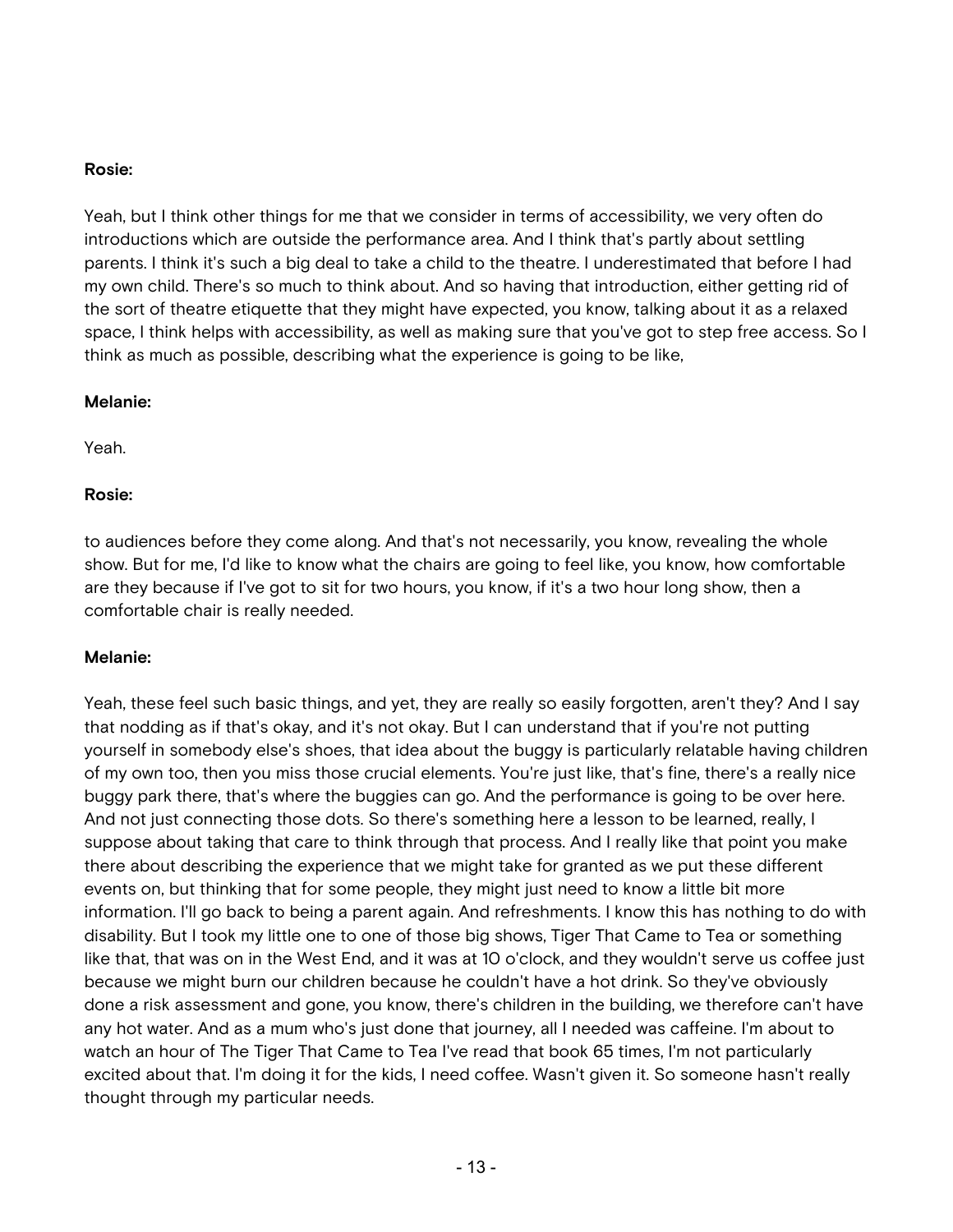### **Neus:**

Yeah, but I think it's also I mean, you're gonna make mistakes, right, as a producer, as a company that puts on a show, but it's about being open to listen to the people that are telling you, you know, I do need to bring my buggy down, or I need a coffee or I need something different. I also saw a tweet about somebody that went into a gallery and requested aluminium chair, it was a promenade but she said I can't walk for that long. I need an aluminium chair, because it's lighter,

### **Melanie:**

I can carry it with me

### **Neus:**

exactly. And they built a whole issue around it. I was like, just get an aluminium chair, like, you know, she's telling you what she needs. Obviously, I mean, the people that are kind of like the frontline, they are just obeying orders. But I think one thing is just listen to what people are telling you, right, and try to make it better. And in that sense, I think just give them the opportunity to ask any questions in advance as well. So we got an email before the Noise performance, because the Noise performance is quite overwhelming. And it's kind of designed to be like this, because it's the subject matter. So we got a question about photo sensitivities, and how much protection there was and how strong it was. So I just send them little clips, and I tried to describe how often it would be. And we had passed a Harding test, and of course, that it was up to them. But you know, trying to describe as much as possible, what the experience might look like for them. And just being open for that conversation. I think it just really helps people and also having, sorry, just the only other thing was to have an interpreter that was there for the audience so that any questions, any requests they had, they could speak to that person.

#### **Melanie:**

That's a really good point too. Rosie, you were about to say something.

## **Rosie:**

Yeah, I think there's also something about taking the labour away from disabled people about having to ask those questions. I'm really trying to advocate for venues finding out that information at the point of booking. So when you're booking, ask if there are any access needs, provide the box for people to say, and then you contact them to see what provisions you can provide that are maybe extra than what you already have, or have the description of the show or anything else that you can provide. I visit quite a lot of festivals and something that we're always having to ask is do you have cobbled streets because if I can I'll travel on a mobility scooter but we're going up to Scotland soon so you know cobbled streets are really hard for me to travel around on a mobility scooter. So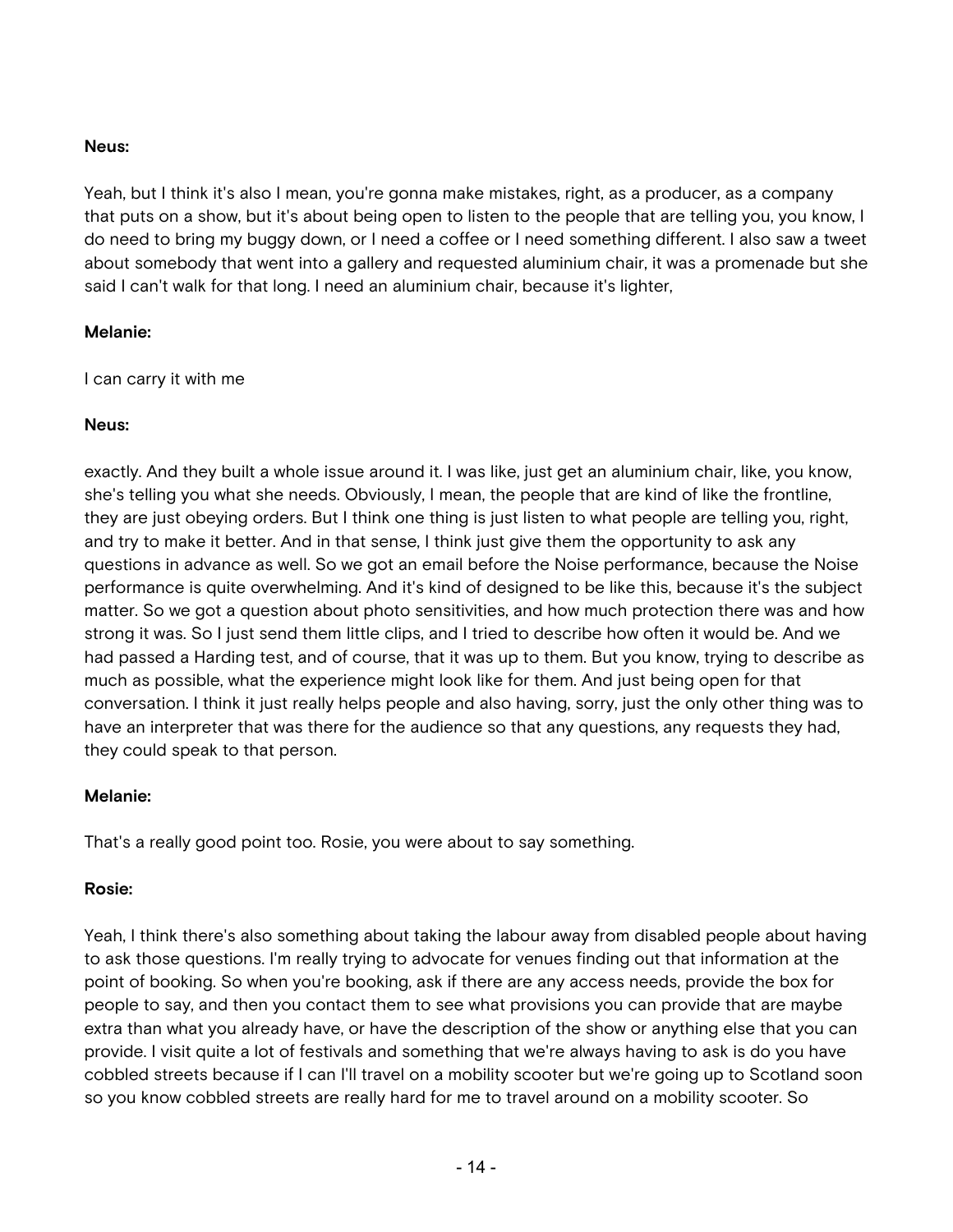description of your location, as much information as you can put ahead of time so that I don't have to do the labour of phoning you. Maybe I don't get through the first time and having to ask the questions I think is really important.

### **Neus:**

For sure.

### **Melanie:**

This is so crucial, I think and like you say the onus shouldn't be on the disabled person to have to find out all of that stuff. But if they have then asked for something, the weight of doing that it takes some guts, doesn't it to just walk up to a stranger and say I need this or could you get me that. Regardless of disability, but I imagine even more so. And then to get somebody say, No, you can't have this aluminium chair or whatever it might be. Again, I'm just trying to draw lessons from this as we try and think about how we can do better in what we're doing. It feels to me like one of those lessons is to perhaps be briefing all of those front facing staff. The answer is always yes. Let's say yes to everything. And we'll do our best. So leapfrogging around here, I just wanted to pull up this gorgeous line on your website, Rosie, and I wanted you to talk about it a little bit. You say on your website where dance is reclaimed from awkwardness into a gift, an exchange between viewer and performer, a shared experience of movement. And I loved this awkwardness into a gift. And I think what drew me to that is I'm always astounded by the similarities as I go from podcast conversation to podcast conversation, and we were doing one about audiences and trying to demystify dance for the audiences and just thinking about dance as being awkward and repackaged into a gift felt like a really interesting concept. And I wondered if you'd tell me more about how that came about.

## **Rosie:**

I think it came from a project I did quite a few years ago called Dad Dancing alongside Helena Webb and Alexandrina Hemsley. And dad dancing is always perceived as awkward. And I think through the project, we were reclaiming the words dads dancing and viewing it as a gift, these really beautiful precious moments of connection. And I think that I've carried that forward into other work into any sort of moments of participation, really. So the current work that we're touring, We Touch, We Play, We Dance, the audience are invited into the space from the first moment that they come in, in different ways. And the audience is naught to three year olds, and their adults. And I guess what I really didn't want is for it to be sort of, well, let's push the babies in, they're not embarrassed. But for the adults to be involved in that performance as well. There's something really special about sharing a moment of theatre with someone else, or with your children. So it's not a moment where you as a parent can just sit and watch your phone, it's a moment where you are fully engaged alongside your child.

## **Melanie:**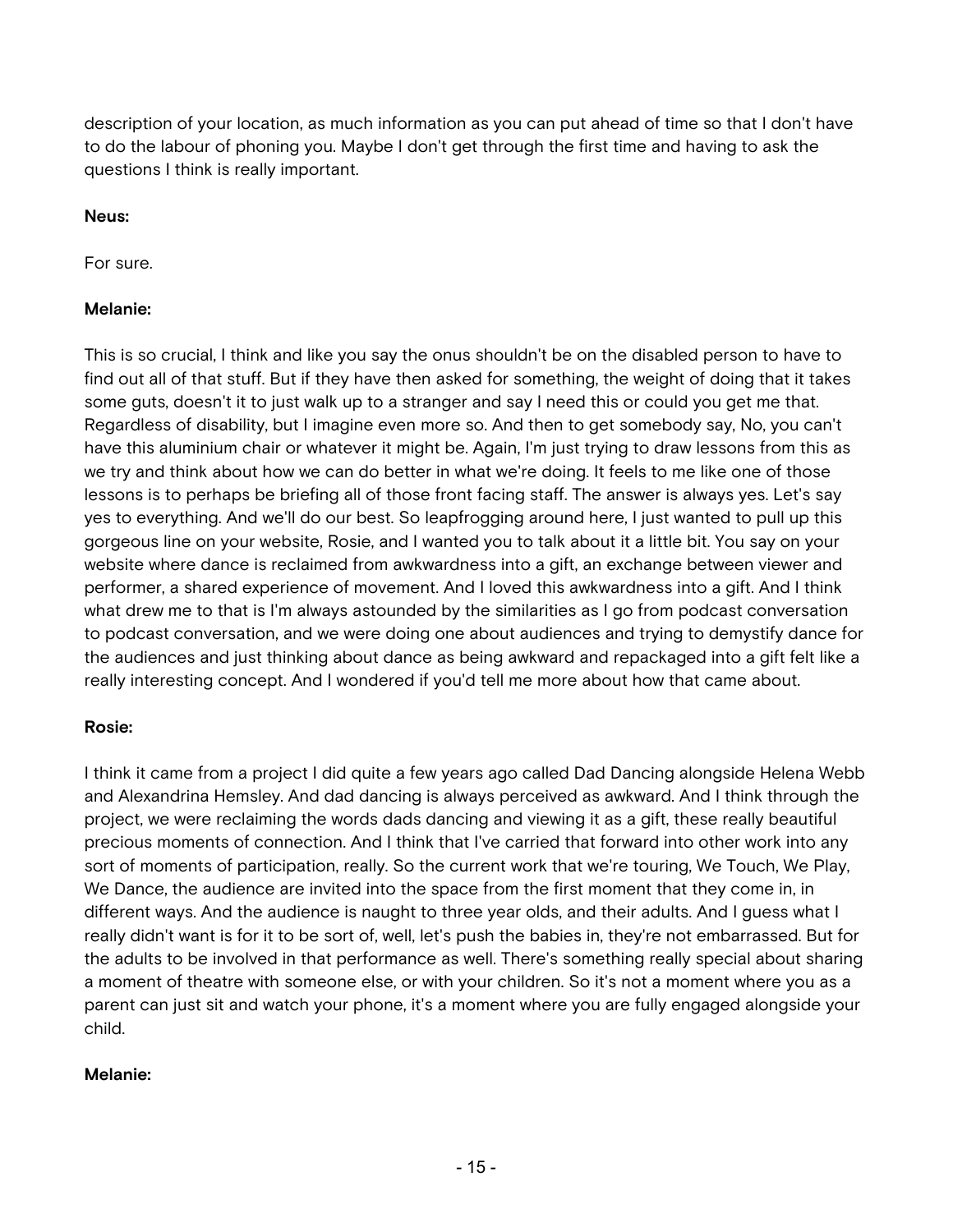So not a Tiger That Came to Tea experience.

# **Rosie:**

And so it does become this gift. You know, it's a beautiful moment of interaction with dancers up close. And how amazing is it for naught to three year olds to see these professional dancers moving so close to them, you know, be present, be there with your child.

# **Melanie:**

I absolutely love that and going to performances where you are drawn in and you see the magic of the performance. But also, I think that comes back to my question that I put to you both right at the beginning about thinking about the framework of that performance experience and who it's for. And rather than playing just to the child thinking about how it takes the adult in as well. And I think to kind of link to Pixar movies, they do that brilliantly, don't they, they know that the parents are having to come and so there's a whole layer of the movie that is just for you as an adult that passes the child by completely. And I'm not saying it has to have that two layered thing. But there's something about thinking through who's going to be in that space, perhaps and who you're entertaining.

# **Rosie:**

And I think that's one of the reasons that I struggle with being pigeon holed as someone that makes work for children. And I do say children and adults, because that comes back to access tools as well, because a naught to three year old is probably not going to engage with audio description, if they are visually impaired. Their language is not going to be developed enough to engage with that, but they might have visually impaired parents, or there might be a non disabled child with a visually impaired parent coming to watch. And so it's important to think about all of the audience members that are going to come and what access needs they might have.

## **Melanie:**

And I know this isn't your line Neus, but I wondered whether awkwardness and gift were anything that did resonate with you as you make your work and how you think about the kind of presentation of your work. Was NOISE a gift in any way? How does that feel to you? How does that resonate?

## **Neus:**

Well, I absolutely adore the phrase also, because culturally, I'm Spanish, but I was living in Holland before. And when I moved to the UK, I was like, Oh, I love that in this culture, awkwardness is seen as something special and something interesting. Because all of us are a little bit awkward. You know, everybody, and I love that there's a celebration of that, because yeah, it's unique, and it's beautiful. And it's what makes us different. And that's what makes us interesting. So I absolutely relate to that. And in terms of NOISE, the narrative that we were very interested in is what you don't expect. So the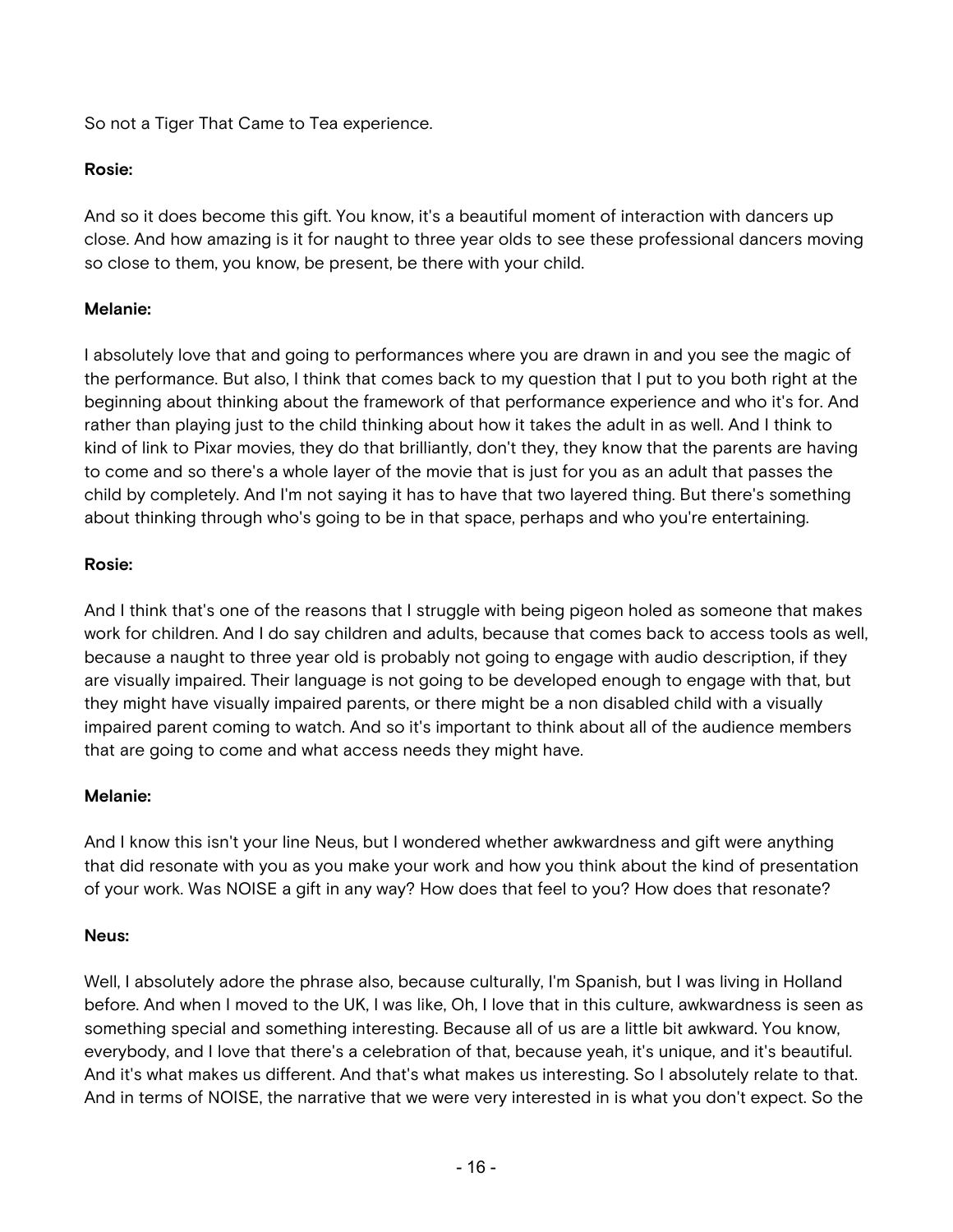things that come out of the preconceptions that you might have about something. So with sound, you need to recognise what it is in order to be like, Oh, that's the sound of... but noise is whatever you discard as non important or something that because you don't understand it, you know, you want it removed. And we thought that was really interesting in terms of life experiences as well, you know, just because you don't have the experience of it, or perhaps you don't understand it doesn't mean that it's noise. You know, it's beautiful by itself. I don't know if I'm making any sense. But it's this idea of including narratives that are not the one unique, one artificial that we have been fed through years and years of art and being like, there's so much more, you know.

## **Melanie:**

So I wanted to move us on to thinking about how we get our work to audiences. And I suppose, again, trying to draw some threads from the other conversations we're having within this series. So is there anything that you do differently, do you think, in terms of disseminating the work that you're making to make sure that it's reaching the kind of people you're making it for? Is there anything that you're doing that perhaps we've been missing? If we're not thinking about how we're drawing people that are often excluded from our work into it. Rosie, how do you make sure that the people that you're making your work for know that it's there?

### **Rosie:**

I think that probably comes as part of the co creation so the making the work with children from Frank Barnes School meant that Frank Barnes School knew about the work.

## **Melanie:**

Yeah.

## **Rosie:**

That sort of thing? I guess, with digital, with the films that we've made, you kind of don't know, because so with the audio described version of our Grass films, we know that one in six people watched those films, which I think is quite high.

#### **Melanie:**

Yeah.

## **Rosie:**

But I have no idea whether that's curiosity or need, and I never will. So

#### **Melanie:**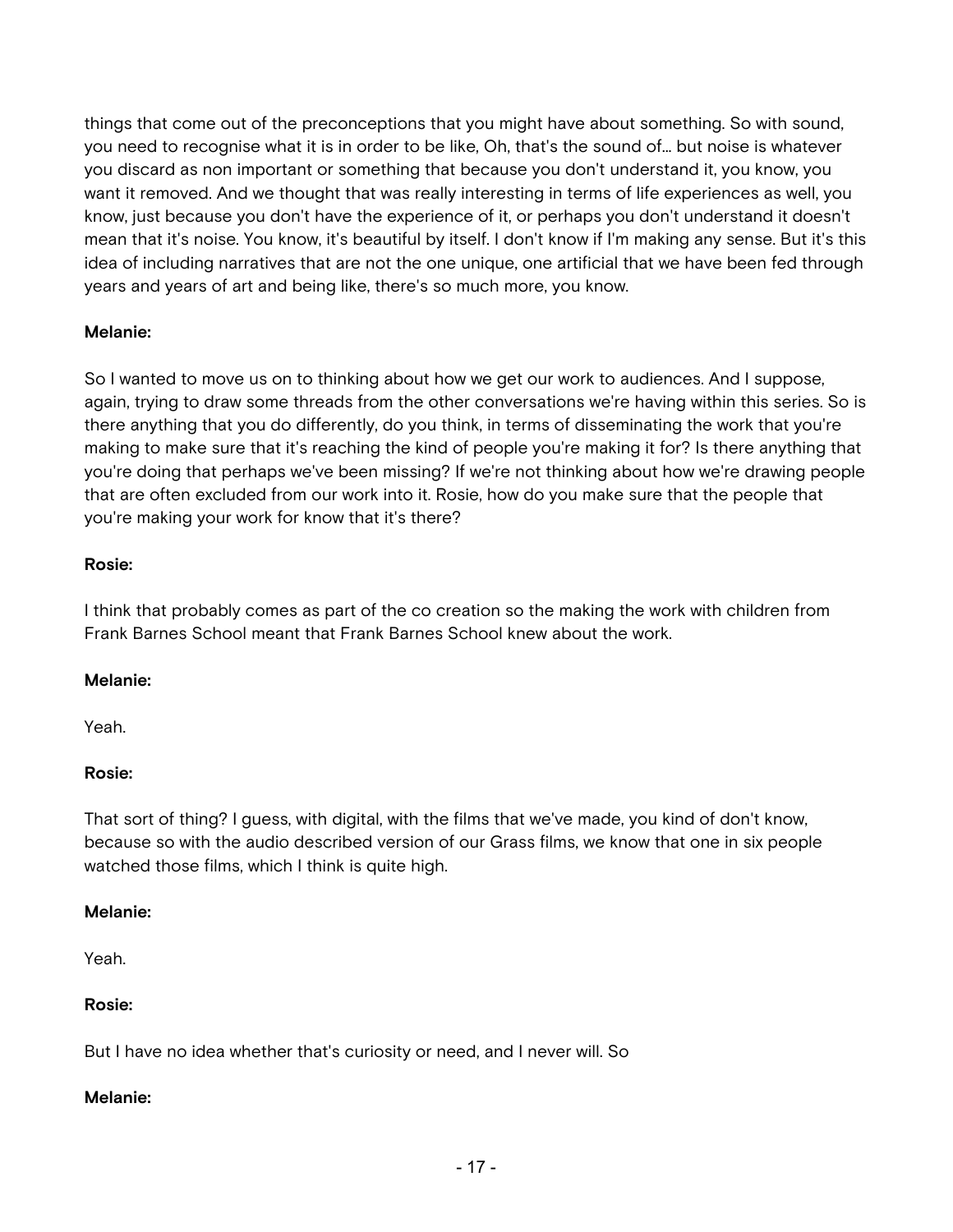Yeah.

# **Rosie:**

I think it's about reaching out through networks, tracking things like analytics, if you can, particularly for digital work, and for live work, there's audience surveys, there is audience tracking that you can do, but to know whether it's reaching the people that you would like it to be. But I think for us as a company, there's a lot more work to do to get our accessible work to reach the audiences that might need it. And it's a historical thing as well in that dance that is accessible for visually impaired people has not been made. Visually impaired people are not going to be looking for dance to watch, because it's not there. So there is a lot of audience development, I think that needs to be done. And I hope that with the research that we're doing around audio description, and children being involved in that process, I hope that we can sort of start to build more audiences for it.

# **Melanie:**

And do your marketing materials look different? And I probably shouldn't say this, because I'm just going to make myself look pretty stupid. But in the spirit of transparency, I was much younger, I'll use that as my defence. And I was creating a project for visually impaired children. And I was sat next to an esteemed colleague, and I was saying to her, what do you think of this poster? Do you think it'd be nice? And she's like, what? It's a poster? Do you think the people that you're trying to reach are going to see that? And because when we make a show, when we do a project, we create a poster, it was just this is the trajectory we're going down. And again, exactly what I was saying to you before not putting myself into the shoes of anybody else. So are there other kinds of marketing materials that you are making? Are you making audio described trailers? I'm sure you are, like. What can you tell us about what we should be thinking about if we really truly are going to turn not just our work into an accessible experience, but also the way that we're telling people about it into an accessible experience.

## **Rosie:**

So we are making audio described trailers. We haven't adapted our imagery, which is probably something that we could or should think about. I think so much of the marketing that we do is digital, that things like putting image captions, alt text on social media, or sort of any video descriptions on social media alongside so that in a small way, you're including that audience and showing that you've thought about how they can access the work, I think is important.

## **Melanie:**

Neus, how did you promote NOISE? And did you do that any differently than you would have done any other show?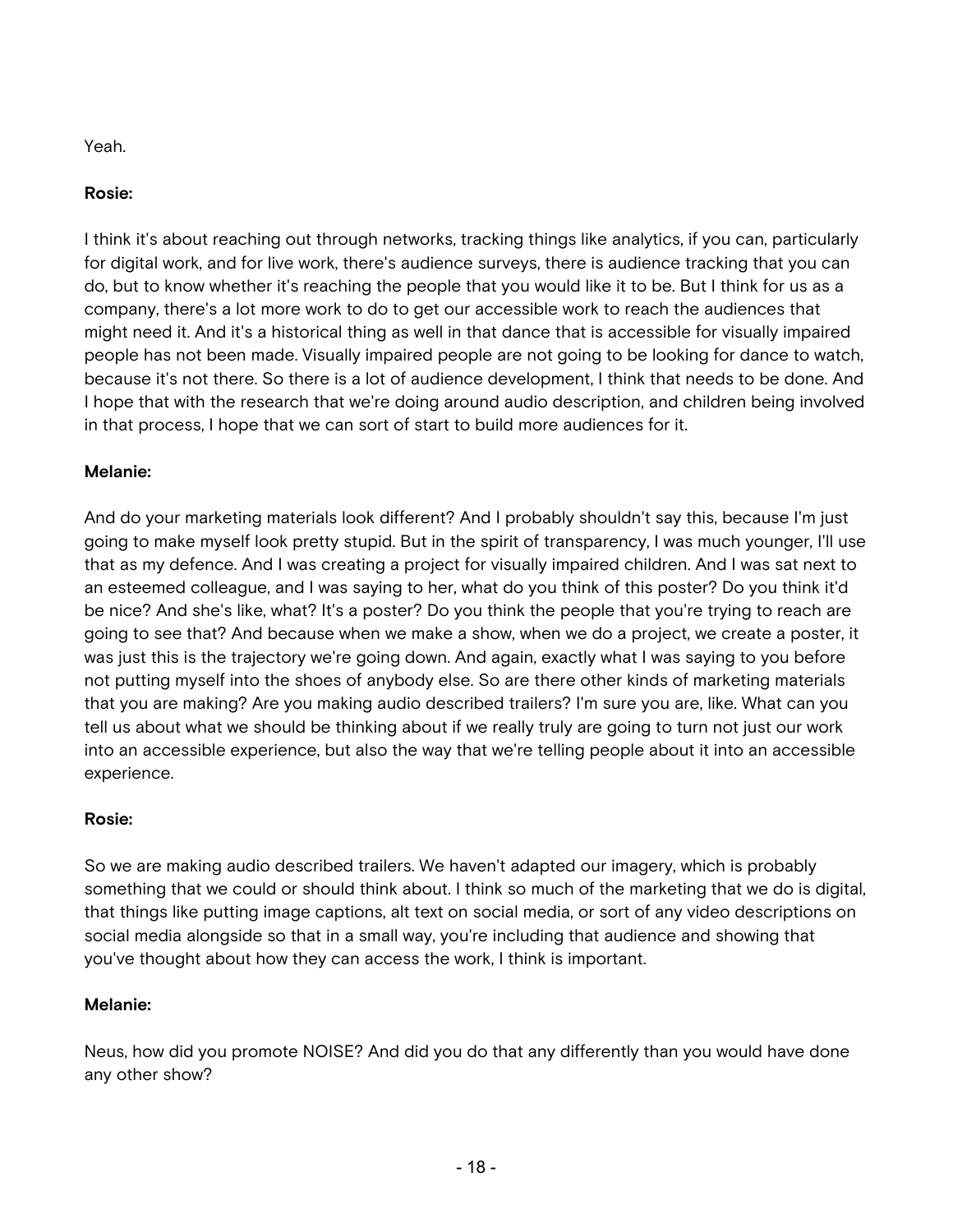### **Neus:**

Yeah, I think what's really important is to go to look for the people where they are, where they hang out in social media, or in life. What we did a lot was to reach out to D/Deaf organisations to ask other d/Deaf artists or influencers to share what we were doing, because I can't assume that people are looking at my social media that are my target audience, right? I need to just really go out there and look for them. Obviously, we did have BSL invites, that was definitely important. And something that I think it was also important as well is to watch other artists from the d/Deaf community, what they are doing, how are they talking about what they do and promoting? And also because some of the people that we were with are very kind of famous, d/Deaf artists, then also mentioning them and being like we're working with these people are these people, these people which by themselves kind of attract their own audiences.

### **Melanie:**

That's fascinating. I remember at Sadler's Wells we were putting on an audio described opera and BSL and I remember one of the interpreters just saying the d/Deaf community are not going to come just because this is the one thing in your programme you've put a BSL interpreter to and it's kind of like you're saying, I've got to come because it's here for you. And that might not be what my interest is. And again, I think that's about putting ourselves in other people's shoes. So I'm conscious, I've had you here with me for an hour having a fascinating discussion that as ever, I always wish was longer. I'm going to steal one last question from your website, Rosie, because I know that you undertake quite a lot of research alongside all of this work you're doing. So I just really want to ask you what you found out about this. You've asked the question, how important is being disabled or disabled led, mean to the work and how it's experienced with fellow collaborators and audiences? Where is your research taking you and the Neus perhaps just what your kind of final words on what that experience has been like for you?

#### **Rosie:**

Yeah, it's still very much in process I think. The last few years has been a lot about understanding what my access needs are, and then how the company can support that. But then also how me being disabled informs how we work as a company. So I don't feel like we've got this down at all. But how can we work slower. Part of my disability is chronic pain and fatigue. So I work with a deputy director and a support worker when I'm in the rehearsal room, and the deputy director will carry on rehearsals if I need to step out. You know, are there ways in the future where I don't have to step out where rehearsals can just stop for a moment and finances at the moment really limit that but what would it mean to be truly disabled led to work in a completely accessible way for me, but also for other people that we're working with? And how do we do that? As well through the producing of it? How do we nourish and take care of the staff that we work with? You know, my producer and executive producer? Neither of them identify as disabled, but how can we make sure that we take care of them? I think something about disabled led is about meeting people where they are and nourishing and making sure that they have what they need to do their best work. And that's for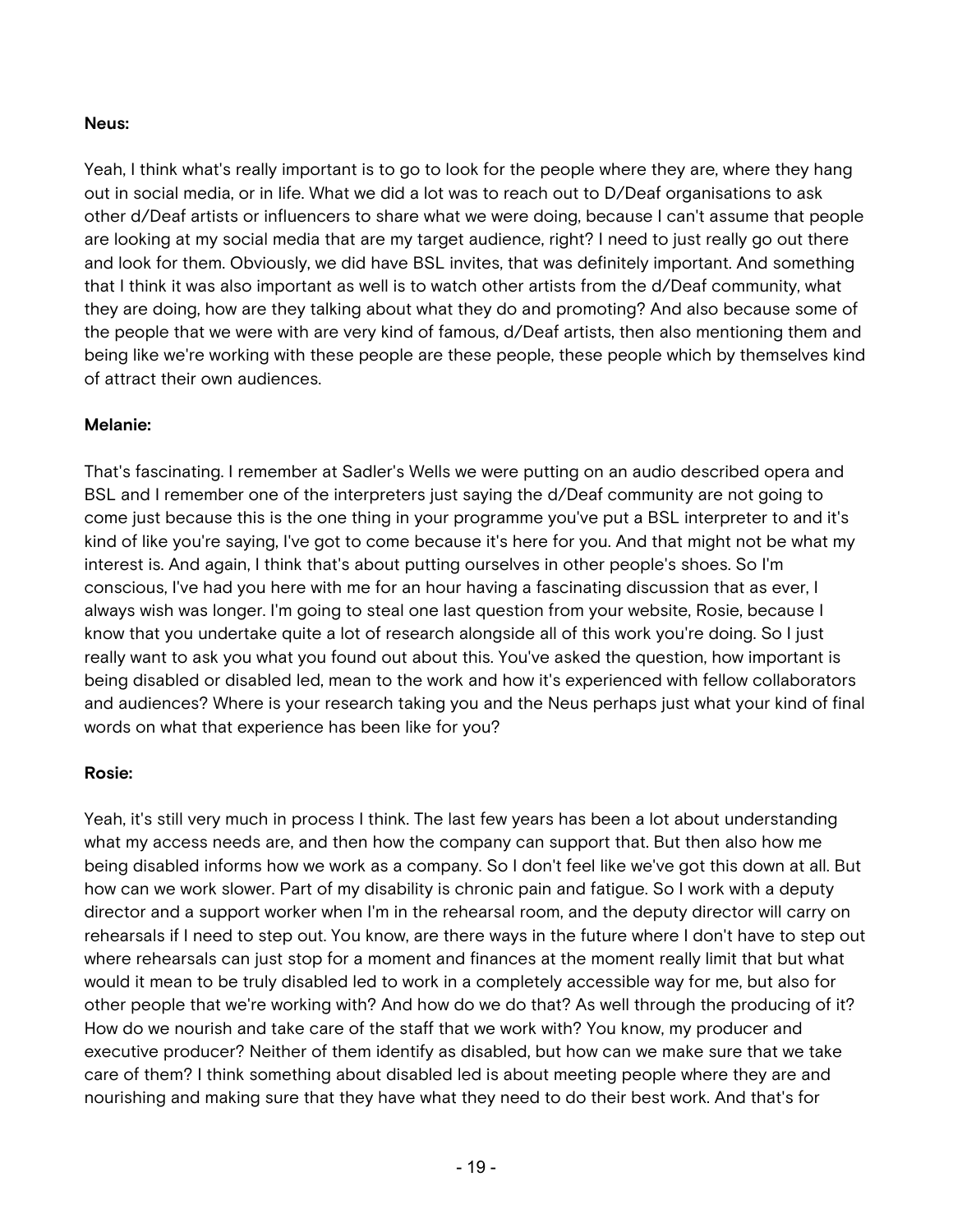audiences as well, isn't it? How can you enjoy this to the max without feeling like this cushion is really irritating? Or, you know, that's going to take you away from the show experience. So yeah, that I think that's an ongoing quest.

### **Melanie:**

I love that I'm going to take that away. Meeting people where they are. I think that's a really lovely quote, perhaps to keep close and test ourselves as we think through things. Neus, have you got any reflections on the experience for you as a choreographer work on that project you'd like to share?

#### **Neus:**

Yeah, so I was thinking that definitely this meeting people where they are, it's so important to really kind of acknowledge and try every day to do it a bit better because I come from a culture of really like pa pa pa pa, you know, you totally have to ignore your needs, your tiredness, your pain, you know, the dancer that I was like, the companies that I was in, I'm saying it perhaps exaggerated but you know, it's that culture of creating is the focus of everything, and then everybody's needs have to be second. So I think that's, yeah, something very important. Also, I thought about how important it is to get disabled artist's voices being in leadership. I'm absolutely advocating for that. But also, I think non disabled artists working with a variety of disabled and non disabled, it just creates more understanding and better cultures as well. And I think of it also like with feminism, you know, you cannot just have women that are feminists, you need everybody on board to really create change. And I think if we are able to speak to each other and understand each other and take each other's needs into account, then the working space will be better and the art will be better.

#### **Rosie:**

I agree with you, though Neus. The no pain, no gain mantra needs to be lost from dance. It feels like one of the most inaccessible mantras to me personally, but if we could lose that from training, from performances, it would be great.

#### **Neus:**

Yeah.

#### **Rosie:**

Oh, no, I think Melanie's frozen.

#### **Neus:**

Oh right.